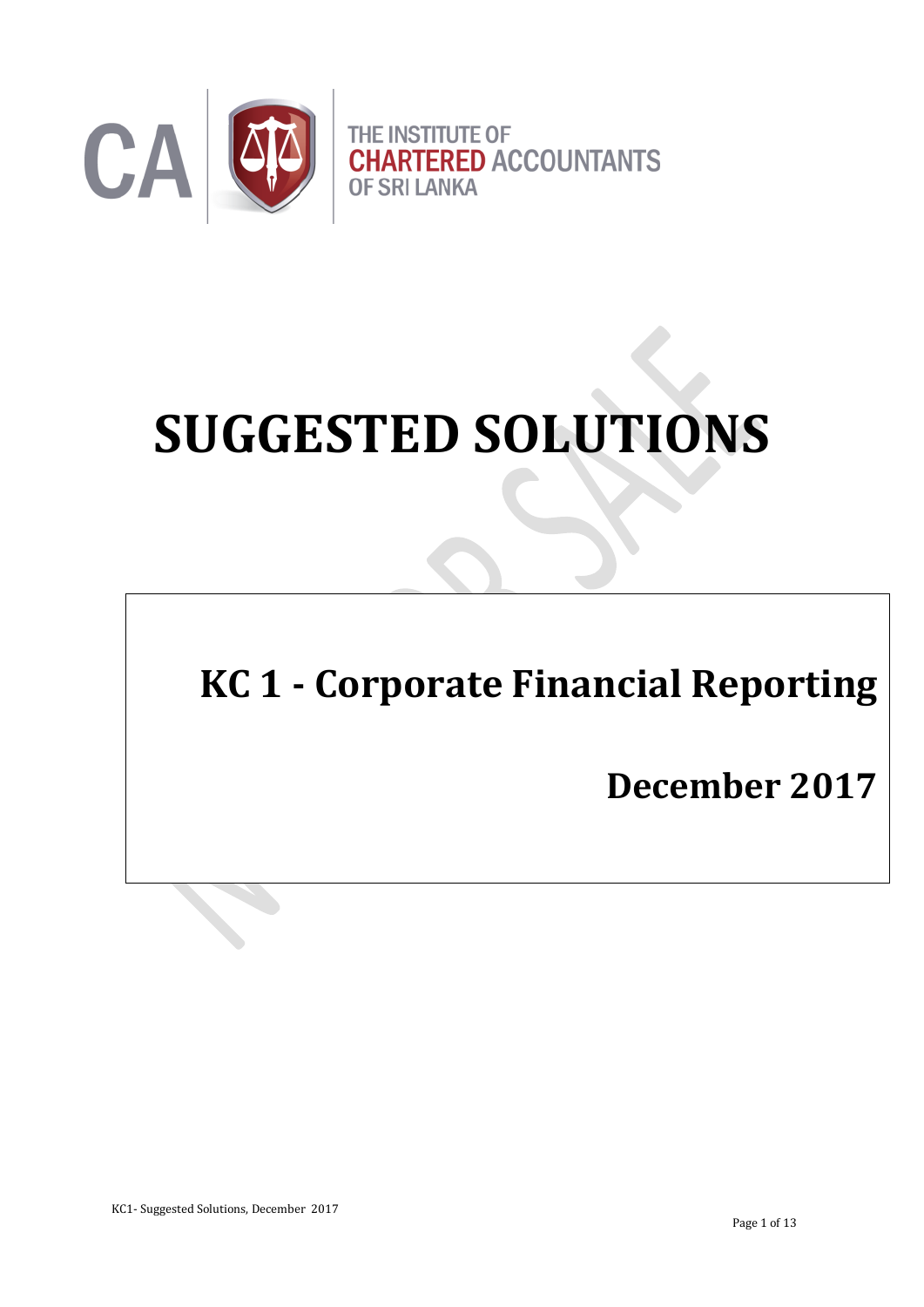# **Answer 01**

| Relevant Learning Outcomes/s; 1.1 (Level A)     |  |
|-------------------------------------------------|--|
| Study text reference: 102-133, 702-707, 476-485 |  |

# (a)

# (i) Investment property transfer to PPE

The company is going to construct the head office which is to be used for administrative purposes. It is the commencement of owner occupation.

Samanala PLC will transfer the land to PPE at its original cost which is incorrect. According to LKAS 40 paragraph 60 the transfer of land to owner occupied property should be at Fair value, and this will be considered as the deemed cost. Therefore, the transfer of the difference in the fair value and original cost to the SOCI is incorrect. The gain/loss arising due to changes in FV on the date of transfer and the previous FV should be charged to the P & L.

# Interest accrual on debentures

Borrowing cost of a qualifying asset can be capitalised. Since the project goes on till 2019 it is a qualifying asset and therefore the borrowing cost incurred on the same could be capitalised.

Samanala PLC can capitalise borrowing costs that are directly applicable to the construction. Debentures were issued specifically for the project. According to LKAS 23 paragraph 12, the eligible borrowing cost will be calculated by deducting any investment income on the temporary investment of the borrowings from the cost incurred from those borrowings.

The capitalisation of interest can be only be made during the construction period. The period from 01st April to 01st May, may not form part of the borrowing cost.

The capitalisation of interest on the bank loan would be commenced as and when the loan funds are utilised.

# Unutilised fund investment income

Total interest income from securities should not be part of the investment income. One month from 01 April to 1st May will be recognised as investment income and the balance period interest (i.e. for 7 months) needs to be deducted from the borrowing cost, prior to capitalising it.

# **WIP**

#### Cost of launching the project

Project launching expenses are preliminary expenses. Therefore, the cost of launching the project [2Mn] may not be capitalised under LKAS 16 as it is not directly attributable and it is not resulting in any economic benefits.

The capitalisation of the site preparation cost, legal and other professional fees and other directly attributable costs under work in progress is correct.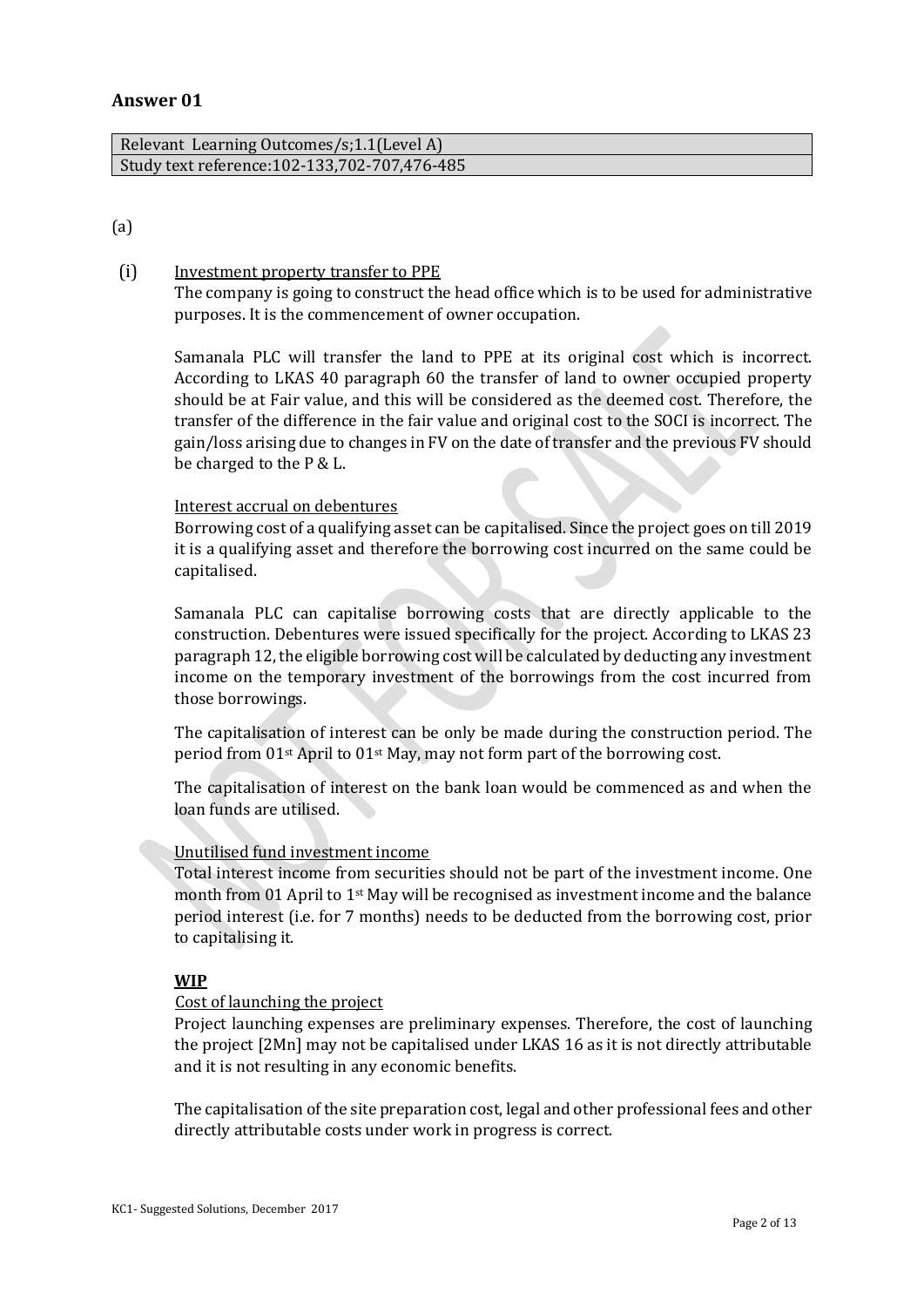- (ii)  $45,000,000*9\% *7/12 = 2,362,500$ Deduct Interest income = 800,000 \* 7/8 = 700,000 Capitalise  $= 1,662,500$
- (b) As per section 1 of the SME standard states the companies which cannot use SLFRS for SMEs. Sama Finance Ltd is a company registered under the Finance Companies Act No 78 of 1988 hence not allowed to use SLFRS for SMEs. The company should prepare financial statements using the full SLFRSs.

S & S (Pvt) Ltd is a company that does not have public accountability, and does not fall under 1.1 of Section 1 of SLFRS for SME. Therefore S & S may adopt SLFRS for SME for its own financial statements. However, for consolidation purposes with Samanala PLC, the parent company will need to do the adjustments required by the full SLFRS.

(c) Option 01

|                     | 2016      | 2017      |
|---------------------|-----------|-----------|
| Profit (Rs.million) | 800       | 920       |
| Shares (Nos)        | 2,000,000 | 2,000,000 |
| $EPS$ (Rs.)         | 400       | 460       |

**(Total 25 marks)**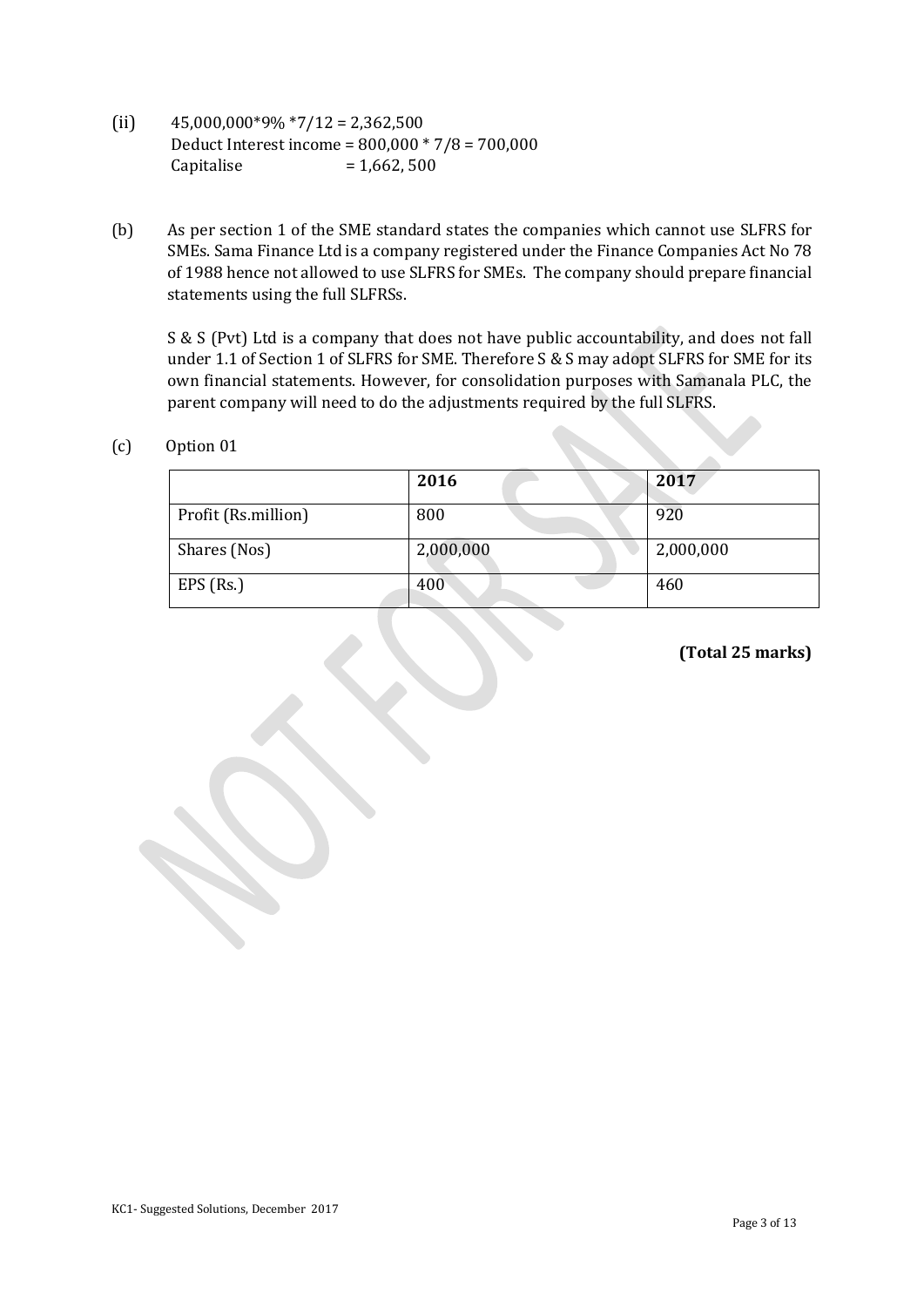# **Answer 02**

| Relevant Learning Outcomes/s; 1.1(Level A)         |
|----------------------------------------------------|
| Study text reference: Page 334-339,358-366,141-147 |

(a)

- (i)
- The convertible debentures have a liability and equity component. BFL has to separate these components and account for it separately.
- For this purpose, the interest rate of similar debentures without the conversion option will be used.
- Hence, the computation of debt and equity components are as follows:

| Year     | 01 (Rs. million) | 02 (Rs. million) | 03 (Rs. million) |        |
|----------|------------------|------------------|------------------|--------|
| Interest | 12               | 12               |                  |        |
| Capital  |                  |                  | 200              |        |
| Total    | 12               | 12               | 212              |        |
| DCF@9%   | 0.917            | 0.842            | 0.772            |        |
|          |                  | 10.1             | 163.67           | 184.77 |

|        | Capital<br>(Rs. million) | <b>Issue Cost</b><br>(Rs. million) | <b>Total</b><br>(Rs. million) |
|--------|--------------------------|------------------------------------|-------------------------------|
| Debt   | 184.77                   | [1.85]                             | 182.92                        |
| Equity | 15.23                    | 0.15                               | 15.08                         |
| Total  | 200.00                   | 2.00                               | 198.00                        |

- 2Mn issue cost should be reversed from the profit or loss statement.
- The financial liability will be re-measured by using the effective interest rate covering the issue cost. Hence, the value of the liability is as follows: 182.92 x 1.0938 – 12 = 188.08 Million
- Equity will not be re-measured
- (ii) BFL should satisfy all of the following conditions as per LKAS 39 in order to designate it as a cash flow hedge. (para 88)
	- 1. The hedging relationship must be designated at its inception as a hedge based on the entity's risk management objectives and strategies. Formal documentation should made by BFL on:
		- Identification of hedge item
		- Hedge instrument
		- Nature of risk that is hedged
		- How BFL will assess the effectiveness of hedging instrument
	- 2. The hedge must be expected to be highly effective, usually an effective rate of 80% to 125%. BFL's Hedge is highly effective.

Effectiveness =  $30/29 * 100 = 103.45\%$  or  $29/30 * 100 = 97\%$ 

- 3. For the cash flow hedges, the forecasted transaction which is subject to hedge must be highly probable. In this instance BFL purchasing the steel is highly probable as it is in the construction industry and would require steel for its projects.
- 4. Effectiveness of the hedge could be measured reliably
- 5. Hedge is being assessed on an ongoing basis and effective at the reporting date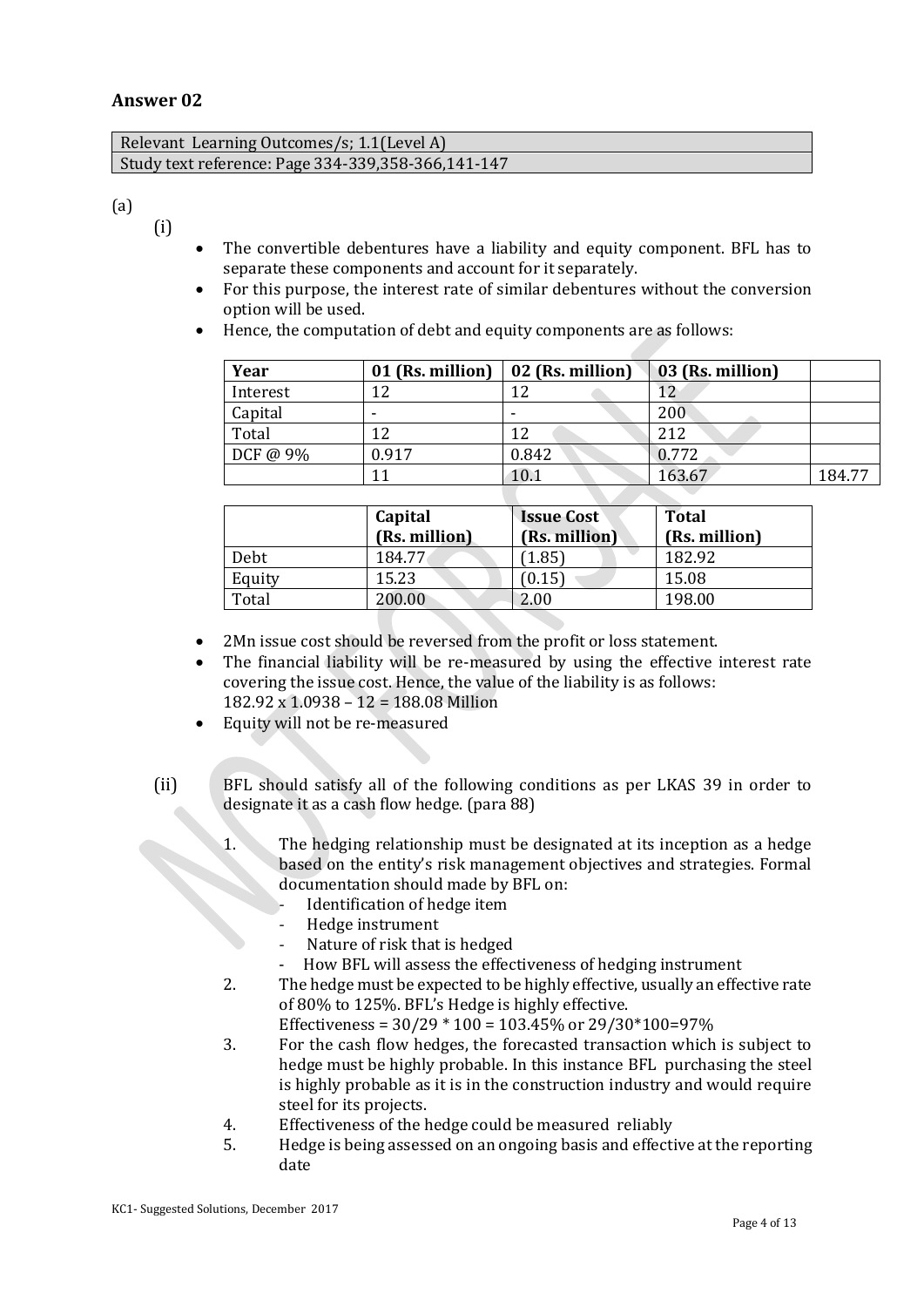Hence, all the above conditions were satisfied by BFL and could classify the above transaction as a cash flow hedge.

# **Recognition:**

Financial Assets (derivative) Dr – Rs. 30 million Other comprehensive income Cr – Rs. 29 million Profit or loss Cr - 1 Million

When the steel purchase transaction is completed the gain recognized in OCI could be reclassified against the carrying value of Inventory.

#### **Alternate answer (based on SLFRS 09)**

(a) (ii) Alternative answer in the light of SLFRS 09 (students may also consider that)

BPL should satisfy the following criteria in order to designate it as a cash flow hedge in terms of SLFRS 09.

1. The hedging relationship should contain only the eligible hedging instruments and eligible hedging items. BFL uses future contracts in order hedge the risk of steel prices rising. In the light of SLFRS 09, the future contracts can be considered as eligible since it is normally/usually identified as a derivative measured at fair value through profit or loss.

Further, the hedging item i.e. the steel price, can be considered as an eligible hedging item as;

- BFL has a forecasted transaction which is highly likely to take place as it requires steel for its operations.
	- The hedged item (steel prices) could be measured reliably
- 2. At the inception of the hedge BFL has to formally designate the hedging and should document the relationship.
- 3. (a) BFL needs the economic relationship criteria as the future contract and the steel prices are oppositely related for the same risk of the rising price of steel.
	- (b) The effect of credit risk associated will not dominate the value change of the above economic relationship. As in BFL's transactions the credit risk effect does not impact the hedging instrument or hedged item.
	- (c) The hedge ratio of the hedging relationship is the same as that resulting from the quantity of the hedged item and hedging instruments. In this case BFL should look into the hedging ratio by looking into the amount of steel purchases forecasted with amount of utilisation in future contracts.

If the above conditions were satisfied by BFL then the hedge could be recognised.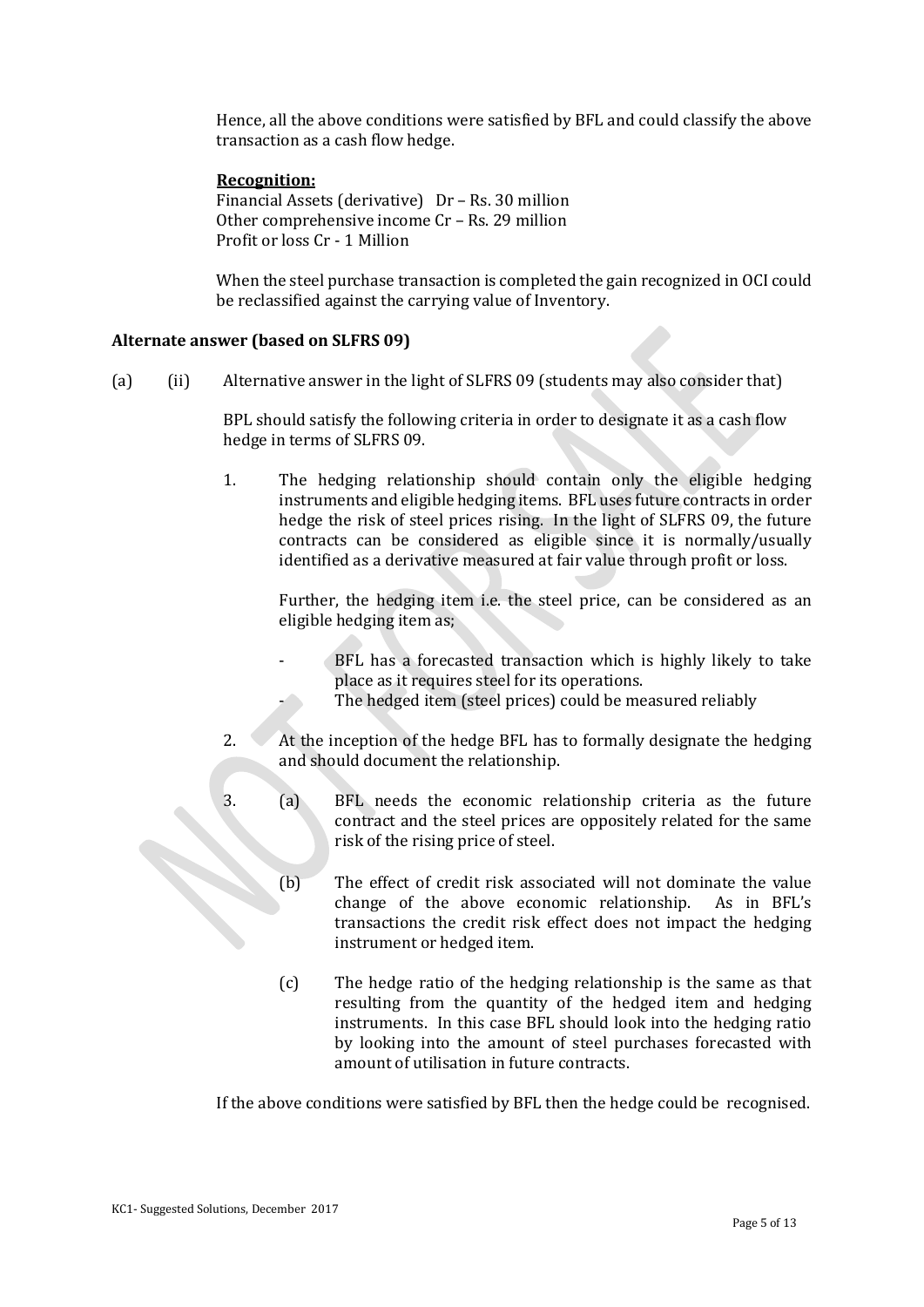Recognition

Financial assets (derivative) - Dr. Rs. 30 million Other comprehensive income - Dr. Rs. 29 million Profit and loss - Cr. Rs. 1 million

When the steel purchase transaction is completed the gain recognized in OCI could be realized against the carrying value of inventory

- (b) 1. The above patent right is an internally generated intangible asset. As per LKAS 38 *Intangible assets* in recognising of expenses related to research and development the following must be considered.
	- During the research phase the cost incurred will be expensed to Profit or loss as it is not far enough to establish that the entity will generate economic benefits.
	- Cost incurred by Sena PLC during the development phase could be capitalized subject to the conditions laid down in LKAS 38 as follows:
		- Project is technically feasible
		- Entity has intention to complete the project or sell it
		- Entity has the ability to complete the project or sell it
		- Generation of probable economic benefit
		- Availability of adequate technical, financial and other resources to complete the project.
		- Ability to reliably measure the cost incurred.
		- (i) The market research cost cannot be considered as development activities as it cannot currently generate economic benefit to Sena PLC
		- (ii) The cost for design simulation and design variance analysis could also be considered as a research phase cost as it does not give a marketable outcome and does not establish the generation of economic benefit to the entity.
		- (iii) Development work to finalise the prototype design, materials and methods are considered as costs incurred during the development phase as it satisfies all of the above criteria and establishes the fact of probable economic benefit flowing to Sena PLC
	- (iv) Further staff costs will be allocated to the cost of the intangible assets based on the time spent.
	- (v) Cost of upgrading the machinery will be capitalised to tangible assets and market testing and staff training cost are expensed to profit or loss.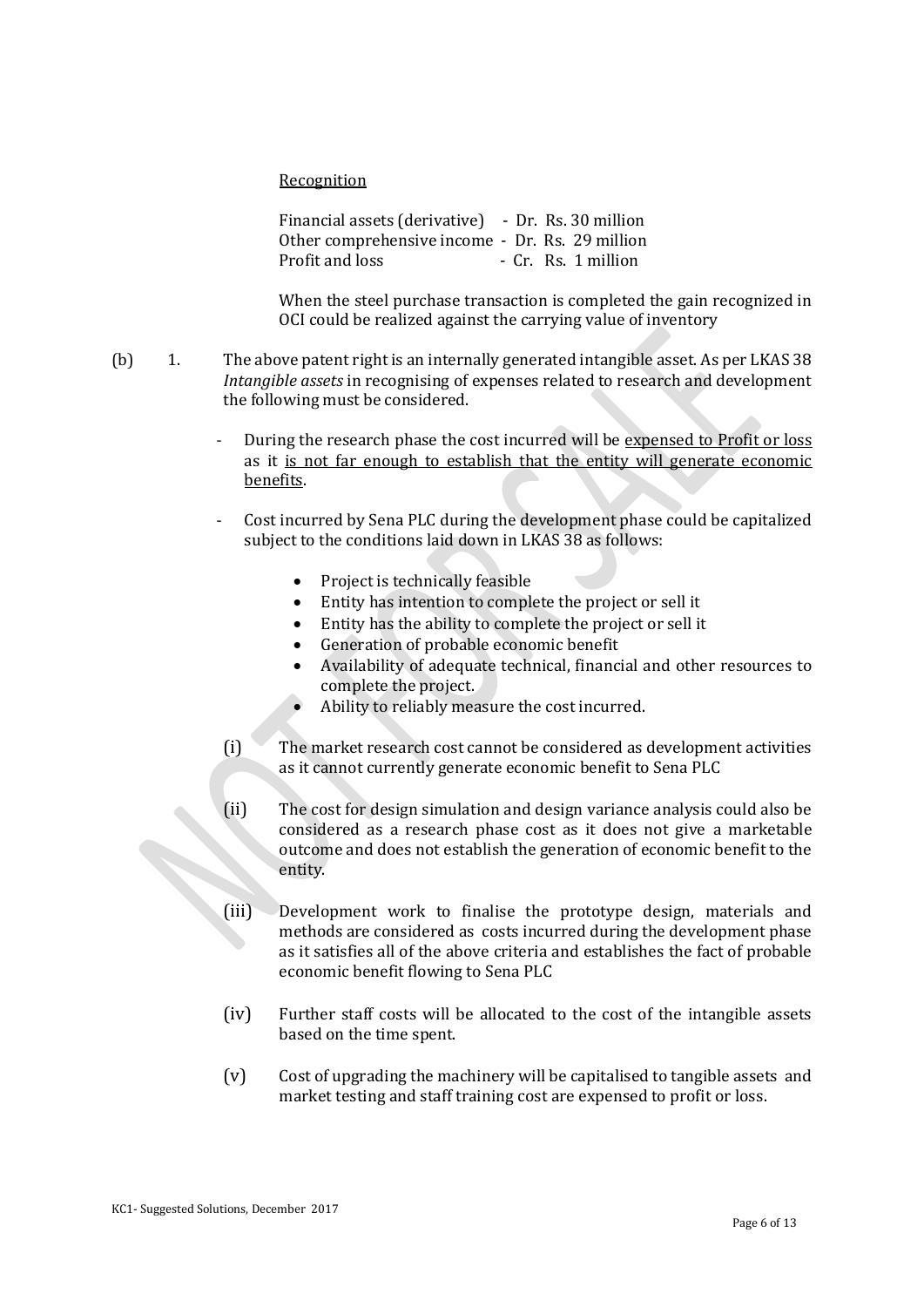# Hence,

| Intangible asset                                                            | Rs. million |
|-----------------------------------------------------------------------------|-------------|
| Development work to finalize the prototype<br>design, materials and methods | 12.0        |
| Staff cost development part (2*0.6)                                         |             |
|                                                                             | 129         |

# **Amount Capitalized to PPE**

Cost of upgrading the production facility Rs. 5 million

| Rs. million |
|-------------|
| 5.0         |
| 4.0         |
|             |
| 3.0         |
| 0.8         |
| 12R         |
|             |

**(Total: 25 marks)**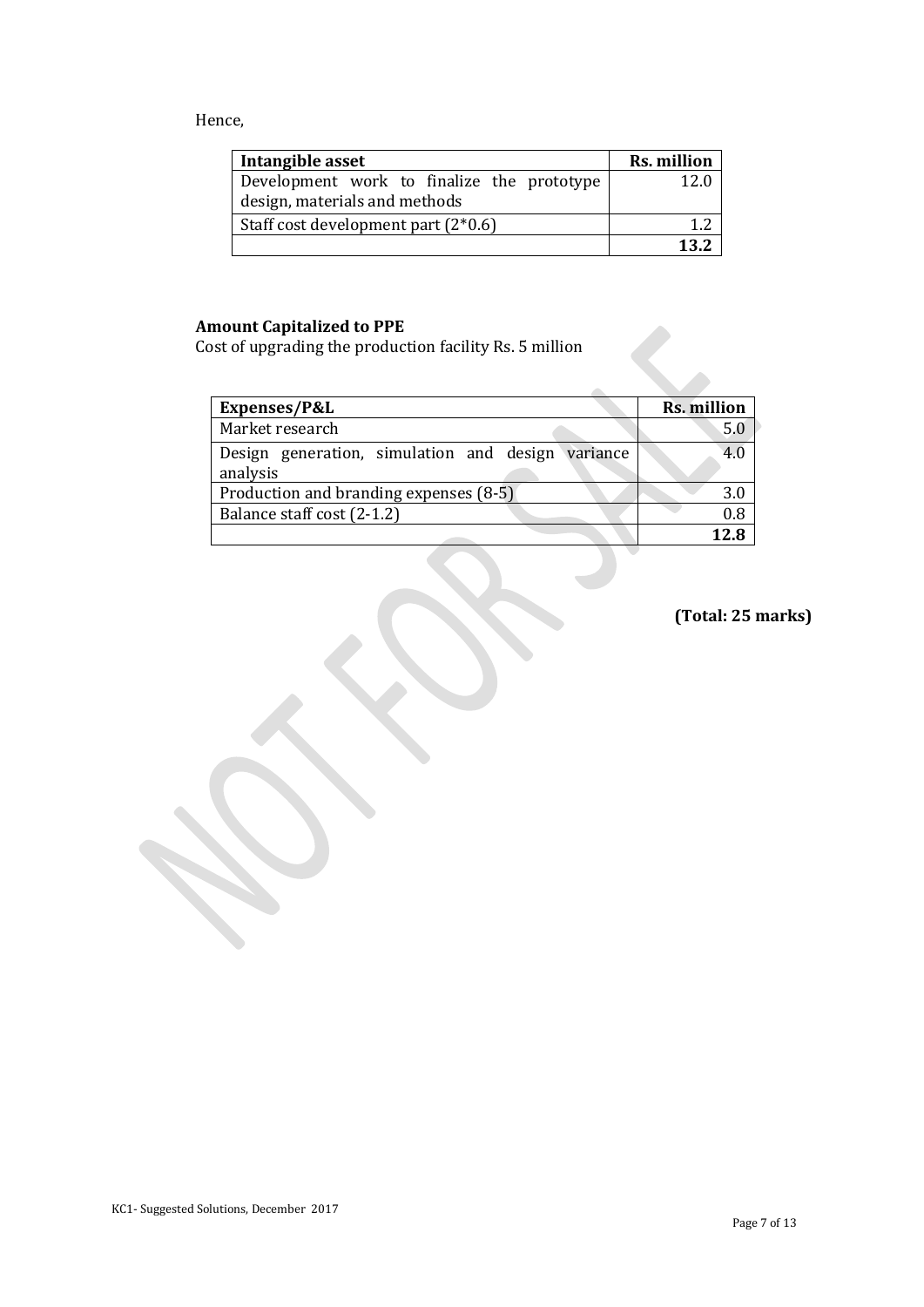# **Answer 03**

| Relevant Learning Outcomes/s:2.1,2.3,3.1,4.1,5.1      |  |
|-------------------------------------------------------|--|
| Study text references: 497-554, 728-752, 41-49, 13-20 |  |

(a)

# **Strategy 1**

Shareholding before and after the share issue

|          | <b>Before</b>           |           | <b>New Share Issue</b>  |           | After                   |                 |
|----------|-------------------------|-----------|-------------------------|-----------|-------------------------|-----------------|
|          | No. Of<br><b>Shares</b> | Holding % | No. Of<br><b>Shares</b> | Holding % | No. Of<br><b>Shares</b> | Holding<br>$\%$ |
| Malik    | 765,000                 | 51%       | 7,500,000               | 30%       | 8,265,000               | 31%             |
| Lasantha | 300,000                 | 20%       | 5,000,000               | 20%       | 5,300,000               | 20%             |
| THP      | 435,000                 | 29%       | 12,500,000              | 50%       | 12,935,000              | 49%             |
|          | 1,500,000               | 100%      | 25,000,000              | 100%      | 26,500,000              | 100%            |

An investor has power over an investee when the investor's current existing rights gives it the ability to direct the relevant activities

*Assessing power is straightforward when power over an investee is obtained directly and solely from the voting rights granted by equity instruments such as shares, and can be assessed by considering the voting rights from those shareholdings. In other cases, the assessment will be more complex and require more than one factor to be considered, for example when power results from one or more contractual arrangements.*

In this case, the size of THP's voting interest and its size of the shareholding will be 49% and will be the major shareholder of the company with the new share issue**.** However, only Malik and Lasantha would need to co-operate to be able to prevent THP from directing the relevant activities of the company. Therefore, it is clear that THP does not have power over relevant activities of QPL**.**

However, all the other facts and circumstances should be considered including the following, when assessing the power.

- Potential voting rights held by vote holders (i.e. impact of issuing convertible debentures in the future)
- Contractual arrangements between THP and other two vote-holders
- Rights arising from other contractual arrangements (e.g. Ability to direct operating and financing activities have impact on ability to direct relevant activities)

# Financial reporting treatment

In THP's financial statements, the existing investment in QPL is an investment in an associate (29% voting rights plus one director will give the ability to influence significantly). With the new investment, it continues to be an investment in an associate which should be measured using the equity method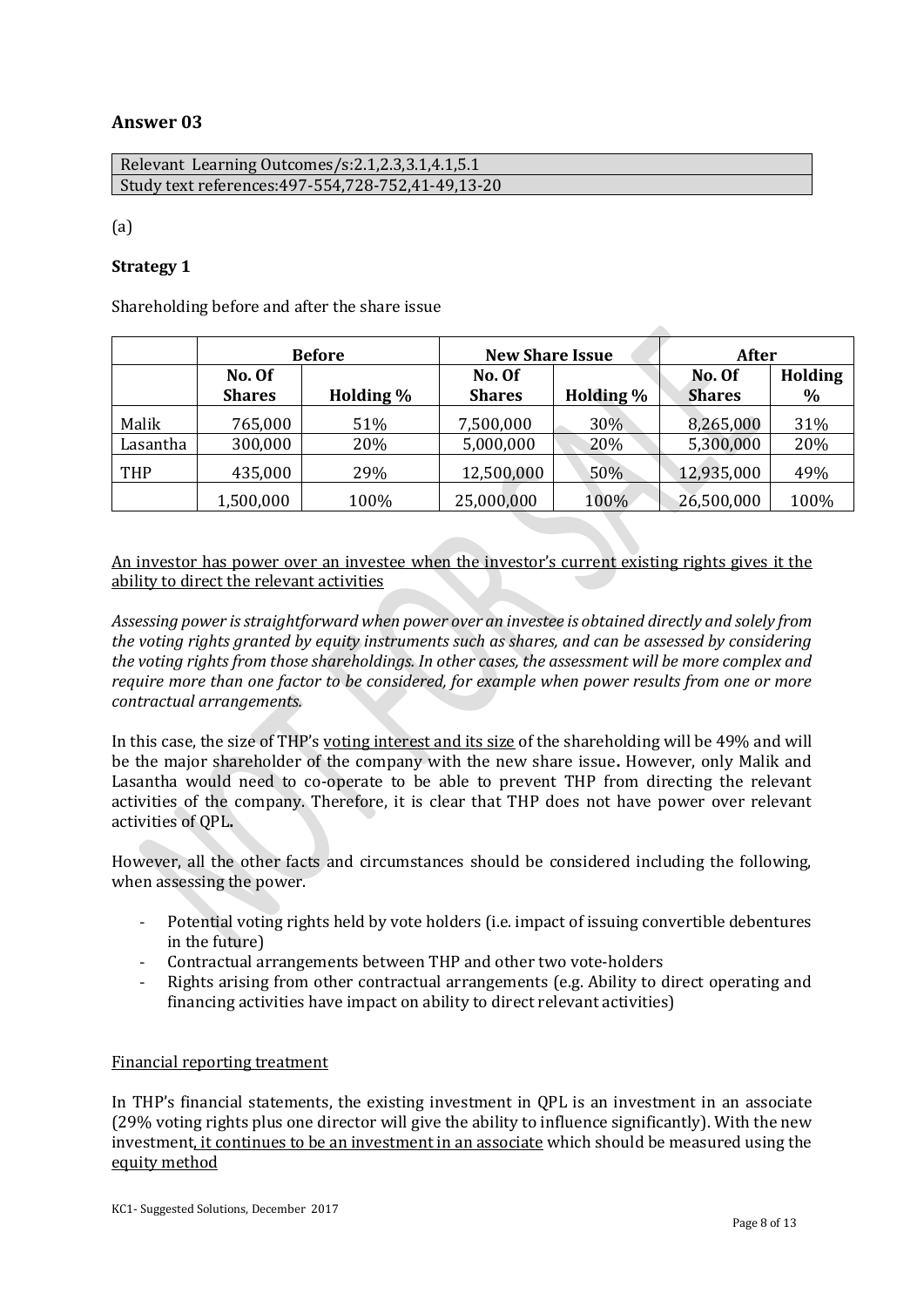| <b>Equity method</b>                         | (Rs.000) |
|----------------------------------------------|----------|
| Net asset as at 31.03.2017                   | 55,259   |
| Carrying value as at 31.03.2017 (55,259*29%) | 16,025   |
|                                              |          |
| Share of profit for 9 months (3,000*29%)     | 870      |
| New investment by THP (250,000*50%)          | 125,000  |
| Carrying value as at 1.1.2018                | 141,895  |

# **Strategy 2**

Shareholding of THP in QPL after the share issue

|       | <b>Before</b> |               | <b>New Share Issue</b> |         | <b>After</b>  |                |
|-------|---------------|---------------|------------------------|---------|---------------|----------------|
|       | No. Of        | Holding       | No. Of                 | Holding | No. Of        | <b>Holding</b> |
|       | <b>Shares</b> | $\frac{0}{0}$ | <b>Shares</b>          | $\%$    | <b>Shares</b> | $\%$           |
|       |               |               |                        |         |               |                |
| THP   | 435,000       | 29%           | 25,000,000             | 100%    | 25,435,000    | 96%            |
|       |               |               |                        |         |               |                |
| Total | 1,500,000     |               | 25,000,000             |         | 26,500,000    |                |

With the new share issue, THP gets the majority of voting rights and therefore the control of QPL

However, it is required to consider whether there are any contractual arrangements that prohibit THP from directing relevant activities QPL. Further, the impact on potential voting rights held by vote holders (i.e. impact of issuing convertible debentures in the future) should be considered if issued.

# Financial reporting treatment

The existing investment in QPL is an investment in an associate. As THP becomes the parent of QPL with the new investment, as of the acquisition date (i.e. 1 January 2018), THP needs to recognise goodwill/gain from the bargain purchase**.**

Goodwill computation will be as follows.

|                               | (Rs.000) |
|-------------------------------|----------|
| Consideration transferred     |          |
| Cash                          | 125,000  |
| Deferred consideration        |          |
| Cash $(75,000/1.15^{\circ}3)$ | 49,314   |
| Shares (2,000*Rs.60)          | 120,000  |
|                               | 294,314  |
| FV of existing investment     | 22,000   |
| <b>FV of NCI</b>              | 43,000   |
|                               | 359,314  |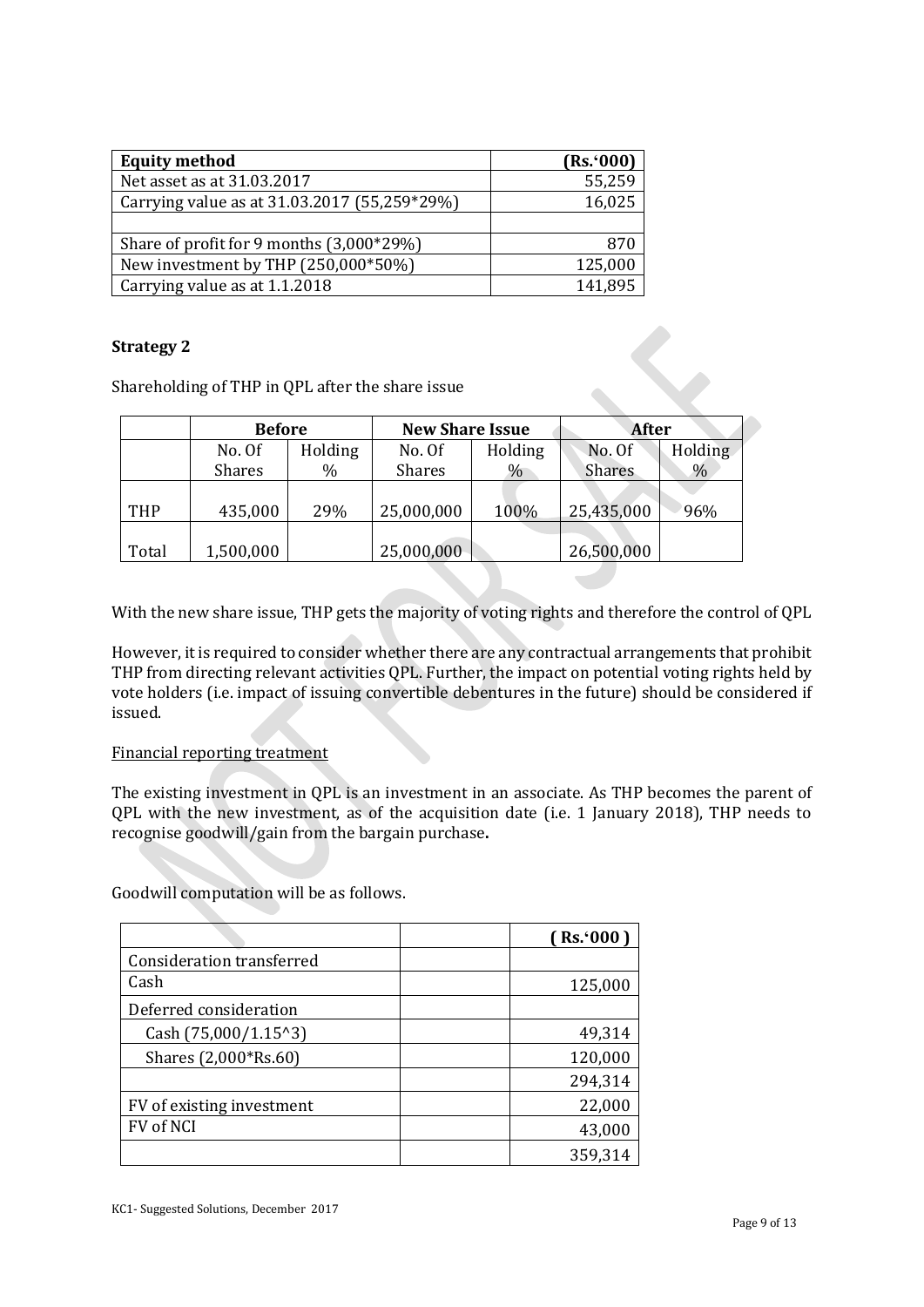| Less                          |          |            |
|-------------------------------|----------|------------|
| FV of net assets acquired     |          |            |
| As at 31.3.2017               | 55,259   |            |
| Profit for the 9 months       | 3,000    |            |
| New Share issue               | 250,000  |            |
| FV increase of the building   | 4,000    |            |
| DT on FV increase (4,000*.28) | (1, 120) | (311, 139) |
| Goodwill                      |          | 48,175     |

#### **Note**

- 1. Customer List Since the contracts prohibit QPL selling, leasing or otherwise exchanging information about these customers with another party, it does not meet the separability criteria and therefore will not be recognised as an intangible asset acquired in a business combination.
- 2. Operating lease in which QPL (acquiree) is the lessor (para B 42) Acquirer does not recognise a separate asset or a liability if the terms of the operating lease are either favourable or unfavourable when compared with market terms. Therefore, THP cannot recognise an asset for the favourable lease terms.

THP should prepare consolidated financial statements by consolidating the results of QPL

(b)

# **Revenue**

In 2016/17, the 81% revenue growth appears to be unusual when the previous years' growth rate is considered. Since the 2016/17 figures are not audited, it is required to check whether the 81% growth in revenue compared to the previous year is due to the opening of 5 new shops or due to an error in recognising revenue which has resulted in an overstatement. Further, it raises a doubt why the revenue growth in 2016/17 was not considered in forecasting future revenue if it resulted from new outlets opened in 2016/2017.

Revenue growth in 2017/18 is reasonable when the revenue growth in 2015/16 is considered. However, it seems that increasing the number of shops has not been considered in forecasting revenue in 2017/2018. In addition to that, despite the number of shops is further increased in subsequent years, revenue is not expected to grow year on year. Further, QPL does not expect revenue per outlet to increase towards the latter part of the forecasted period. This could be due to increased competition, due to problems with the pricing mechanism announced in 2017 (this may not have an impact on the 2016/2017 figures but would impact on subsequent years) or due to errors in preparing the forecast. Accordingly the revenue forecasted from year to year does not show a consistent trend in line with historical data and therefore the basis of forecasting revenue is questionable. This will require careful analysis of assumptions used in forecasting revenue.

# **Gross profit margin**

Gross profit margin of 44% in 2016/2017 is significantly higher than the GP% of the previous two years. Such an increase in the GP% margin appears to be unusual because 70% of products sold by QPL are imported and the costs vary with every shipment due to exchange rate variability. LKR was depreciating significantly especially against USD over this period. Therefore the cost of drugs should have gone up rather than down. It is also clear that the QPL is not in a position to increase prices significantly due to the pharmaceutical industry being controlled by price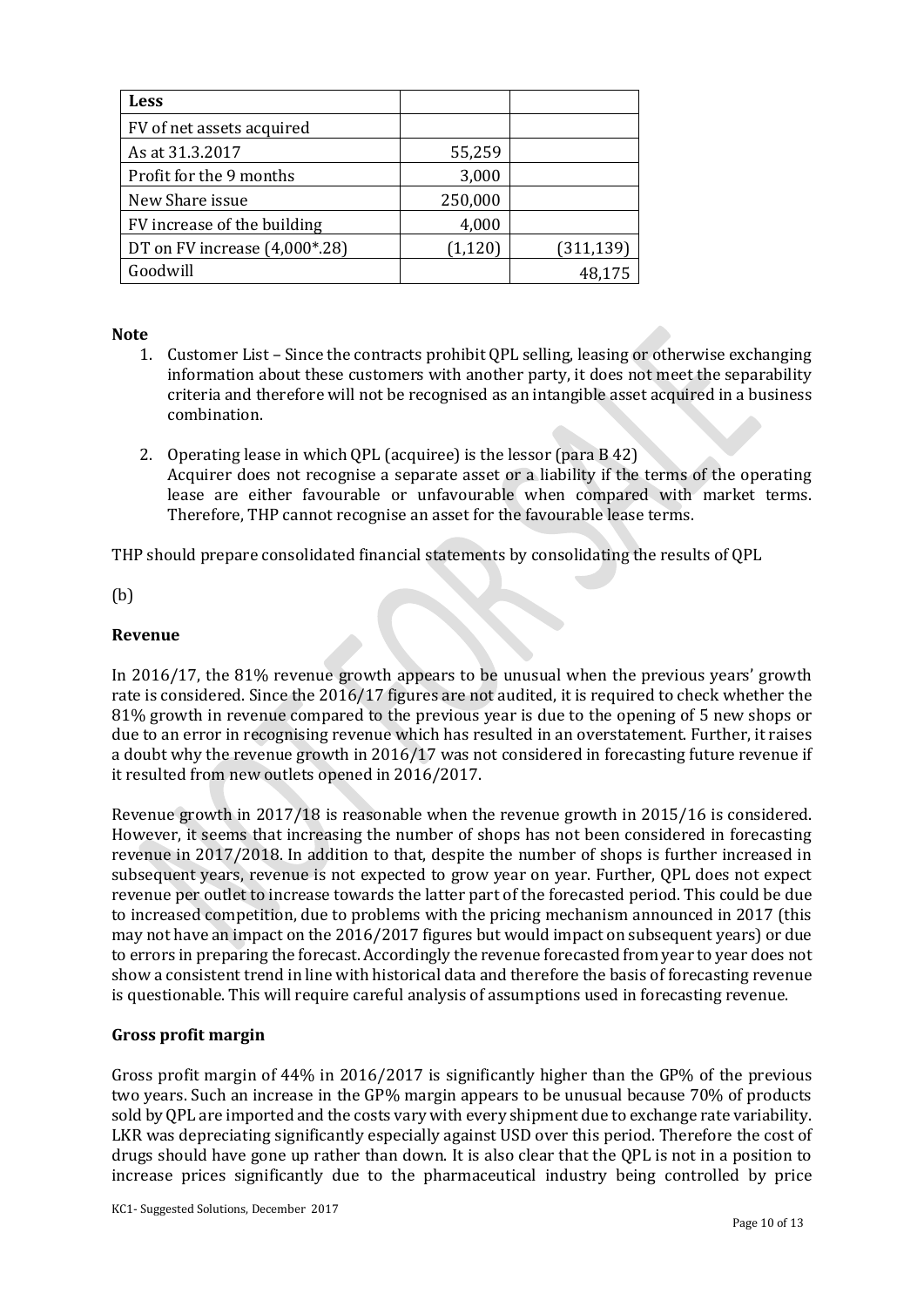regulations by the government, increased competition and availability of low substitutes. Accordingly, it is required to ensure that the cost of sales are not understated in the 2016/2017 draft financial statements.

However, GP margins in the forecast for the subsequent two years (i.e.2017/18 and 2018/19) show reasonable GP margins which are in line with the GP margins in 2014/15 and 2015/2016. Nevertheless, QPL has forecasted a decreasing margin from 28% to 24 % in the latter periods. This may be due to the impact of the new price mechanism where the prices are fixed but import costs are variable due to variability in exchange rates. However, it is required to check assumptions used in preparing the forecast to ensure that the GP% is accurate.

# (c)

Currently QPL is highly geared as its debts are more than half of its equity and interest cover is very low. This represents a greater risk, because even a brief period of reduced profits could mean [bankruptcy](https://www.investopedia.com/terms/b/bankruptcy.asp) and loan [defaults.](https://www.investopedia.com/terms/d/default2.asp) 

[However, this position is going to be very healthy with the implementation of either strategy. This](https://www.investopedia.com/terms/d/default2.asp)  means QPL will have [greater financial stability in the future as its profits will be sufficient to pay](https://www.investopedia.com/terms/d/default2.asp)  [interest.](https://www.investopedia.com/terms/d/default2.asp)

(d)

Appointing Outside Directors

According to the Code of Best Practice on Corporate Governance, every public company should be headed by an effective board which should direct and lead the company and the Board should ensure that a sound internal control system is in place to safeguard shareholders investments and the company's assets

In establishing an effective Board, having a balance of executive and non-executive directors is very important to prevent one individual or a small group of individuals dominating the board's decision making. The Code also requires the Board to include independent nonexecutive directors

Presently, majority of the directors are family members and there are no independent nonexecutive directors in the Board. Therefore, appointing outside directors with sufficient calibre would help QPL to have an effective board and thereby to establish a strong internal control system

Further, having outside directors who are independent is very important in establishing the audit committee which in turn helps to achieve a sound internal control system.

Appointing an Audit Committee

The Code requires the Board to appoint an audit committee as per the principles stated therein. Further, the Board should require the audit committee to carry out reviews of the process and effectiveness of the risk management and internal controls, and to document to the Board and the Board takes the responsibility for the disclosures on internal controls.

Audit committee's purposes must include to assist the Board oversight of the processes to ensure that the company's internal controls and risk management procedures are adequate to meet the requirements of Sri Lanka Auditing Standards. In addition to that, the audit committee's duties and responsibilities include ensuring an effective internal control system and internal audit function are in place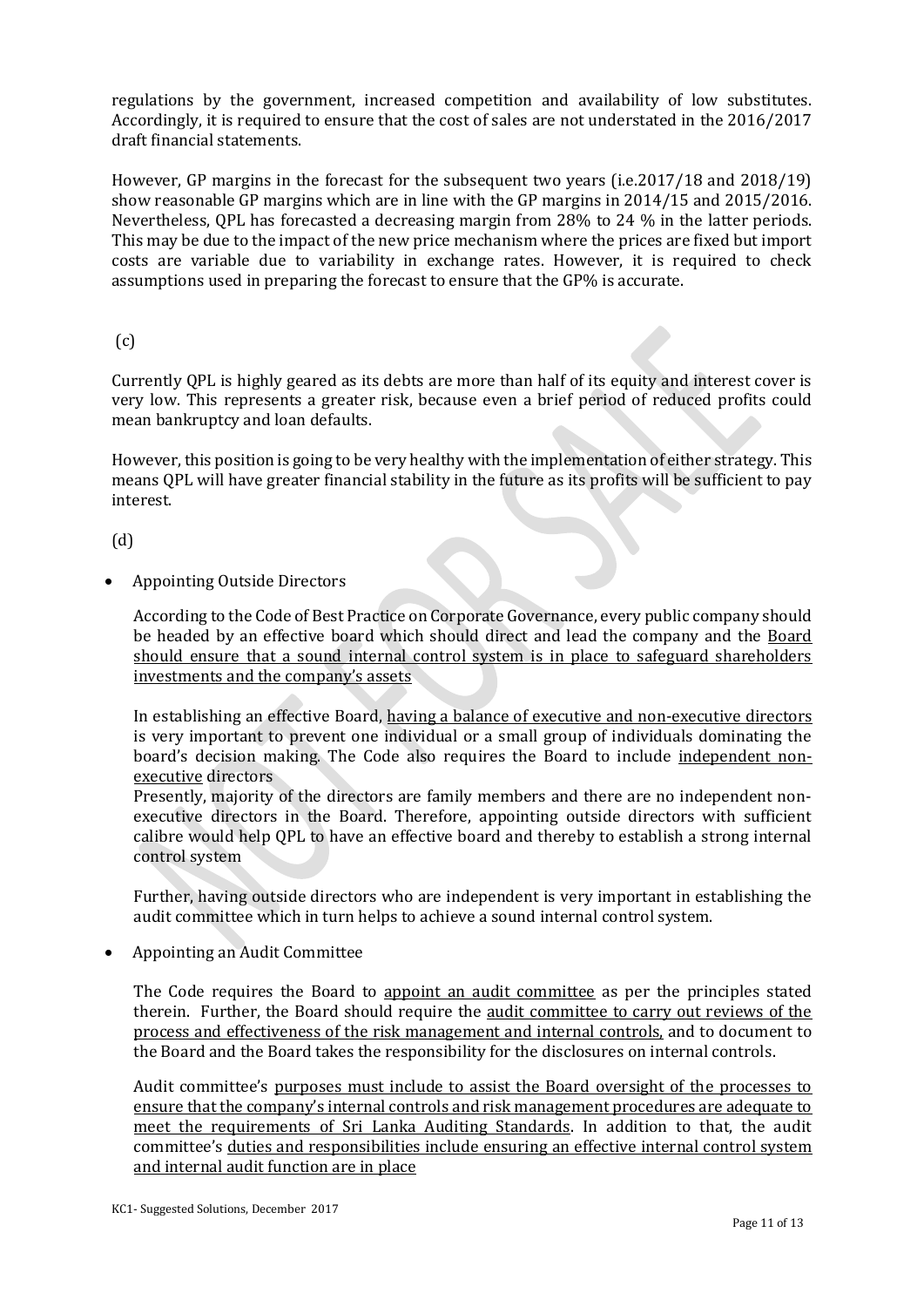Therefore appointing an audit committee helps th QPL to have an effective internal control system.

(e)

This situation will create a conflict of interest as Lasantha is responsible in selecting the supplier and the decision will result in financial benefits to his immediate family member. He needs to evaluate whether this is going to be significant (e.g. whether such supplies would amount to a material part of the purchases of QPL).

Safe guards;

- Withdrawing from the decision-making process related to the selection of suppliers.
- Consulting with Institute of Chartered Accountants of Sri Lanka, legal counsel or another professional accountant.

**(Total 50 marks)**